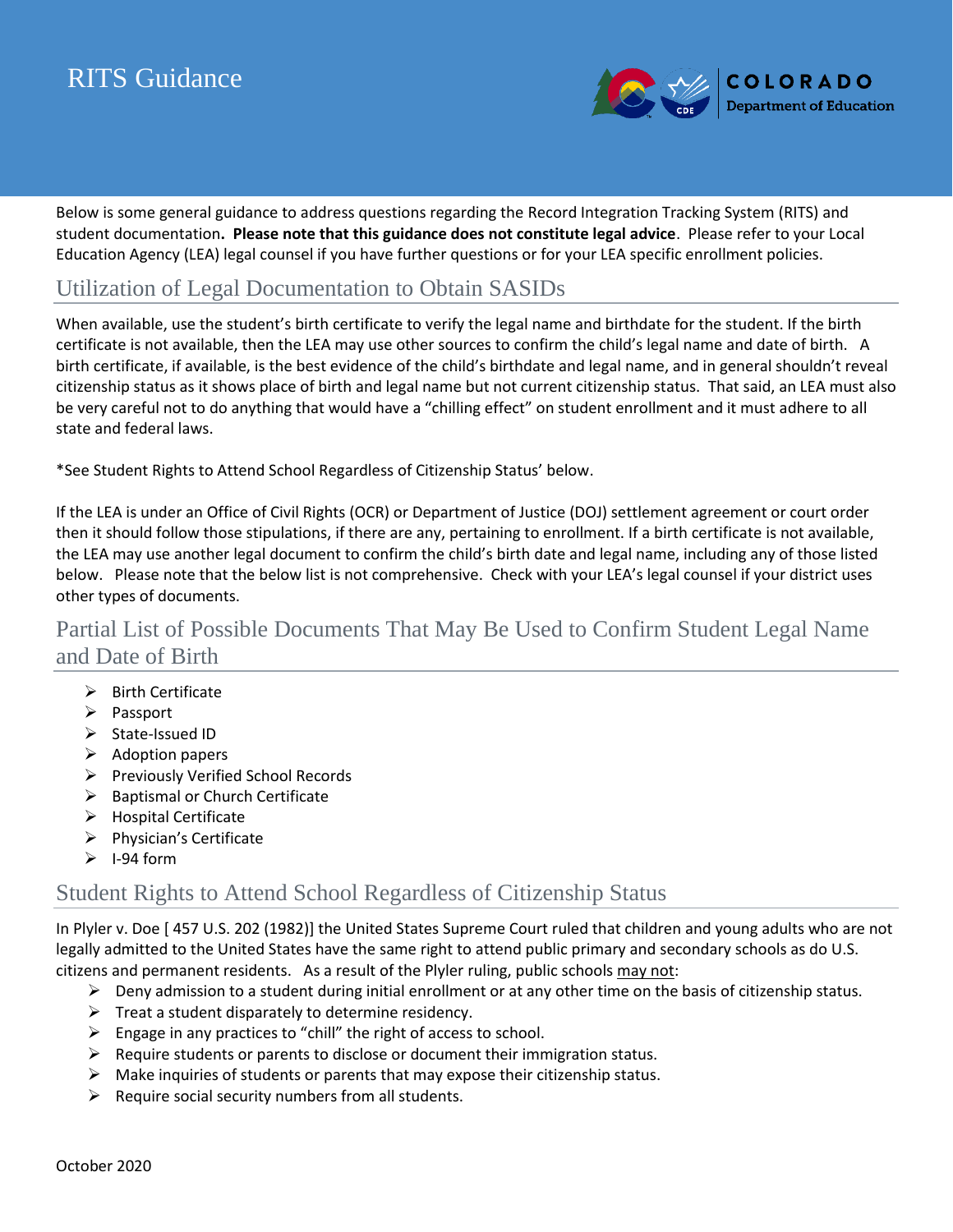

### Possible Exceptions to Legal Names

Though it is very important to use legal names so that data is accurate for funding, assessment and other authorized data purposes, the priority should always be the safety and well-being of students. That being said, the following are exceptions:

- ➢ Witness protection program
- $\triangleright$  Transgender students

\*For more information please refer to the section below on 'Guidance for Obtaining SASIDs for Various Types of Students'

# Entering Students into RITS Web to Ensure Timely Case Review and to Minimize Duplicate SASIDS

### **Student Names**

- ➢ Conduct a **student search** first! This is very important to prevent duplicate SASIDS and to maintain the accuracy of student data. Chances are good that a student already has a SASID, even if they are new to school. This is because many children are entered into the system as infants or preschoolers for Special Education or for the Colorado Preschool Program.
- ➢ Use **full legal names** for all students, this includes the complete middle name whenever possible. Middle names help to distinguish students with common first and last names.
- ➢ Please follow the name that appears on the student's **legal document** for entry into RITS. Please note that many Spanish surnames have both the father's and mother's surnames and both should be shown as a surname. Please don't use one surname as a middle name. This rule applies to all last names where there are hyphenated or two last names. Please also note that some foreign birth certificates may list a last name first.
- ➢ Use "NMN" in the **middle name** field if the birth certificate states there is no legal middle name.
- ➢ **Only use letters and common punctuation** in the name fields. The only acceptable punctuation is a **-** dash, a space, and an **'** apostrophe.
- ➢ **Use spaces to separate multiple names** except when hyphenation is used on legal documentation. The RITS Matching Engine treats a hyphen as a different character and could miss a match on a name that uses a space instead. Also, be aware hyphenated names are frequently reversed.
- $\triangleright$  If a student's name is presented legally with a suffix, please enter it in the suffix field.
- ➢ Don't use **nicknames**, like "Johnny" for John, as these are variables and hard to track.
- $\triangleright$  If a student's name is presented legally with a generation number, please enter it in the suffix field.

### **Dates of Birth**

- ➢ Always check **legal documentation** for the correct birth date. Be aware that many foreign birth certificates and other foreign legal documents have the month and day reversed from how they are written in the U.S. For example: a foreign birth certificate/legal document might read 01/07/2014 for July 1, 2014.
- $\triangleright$  Be careful not to use the birth certificate issue date instead of the date of birth.
- ➢ Enter the date of birth as **MM/DD/YYYY**, including the back slashes between month/day and day/year.
- $\triangleright$  Check to make sure that the date of birth for your record entry makes sense with the grade chosen. If a student's grade (for example a SPED student, a gifted student or student who has limited schooling from another country) falls outside of the age to grade range contact the RITS consultant to help input the correct information into RITS.

\*For more information see:<http://www.cde.state.co.us/datapipeline/gradetoageedits>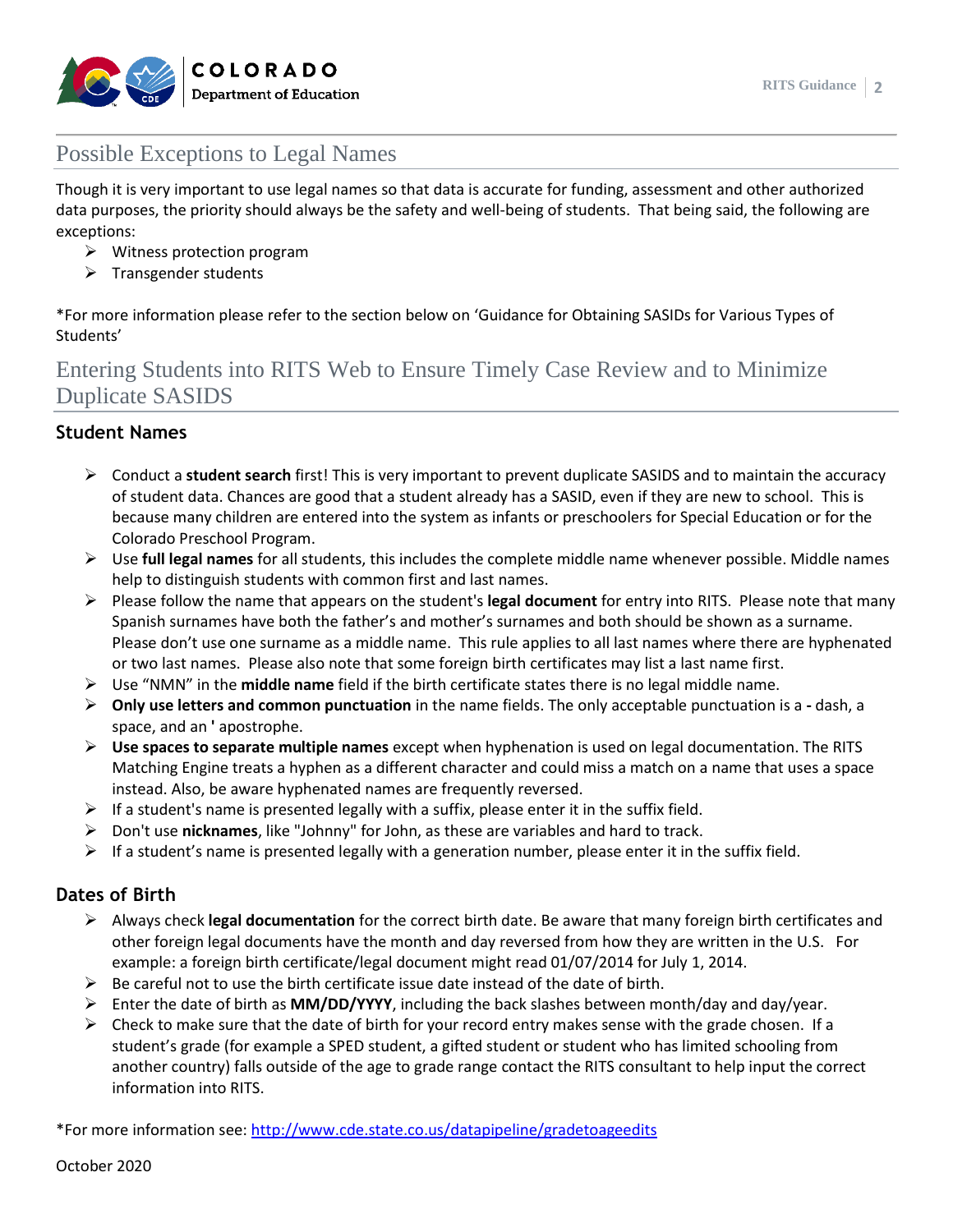



### **Local Identifiers (LASIDS)**

- $\triangleright$  If possible, use the following format: first four digits of the district or LEA code plus the student identifier in the LEA's student information system with zeros in between the district code and the student ID for a total of 14 digits in RITS Web.
- $\triangleright$  In RITS Pipeline the district or LEA code automatically appends to the front of the submitted LASID so the LASID should only have 10 digits which includes the student number from the district's or LEA's student information system.

#### **Gender**

➢ An LEA is required to choose male or female. See below for transgender students. Currently there is no field for students who do not want to identify with any gender.

### **District/School Type/School**

 $\triangleright$  The LEA must update (using drop down boxes) all of these fields. Please double check school field after saving and before leaving the record to ensure the right school is selected. Often RITS will default to the first school in the drop-down list.

### **MSI Last Updated (only on existing records)**

 $\triangleright$  This is the Master Student Index and it notes the last time the record was updated.

### **Active/Inactive Indicator (only on existing records)**

 $\triangleright$  This notes whether or not a record is active or inactive.

### **Comments Box**

- $\triangleright$  Optional field for LEAs to include information that may be helpful to CDE in issuing a SASID quicker should the SASID request go into case review.
- $\triangleright$  Do not include any information that is not necessary to clear the case.
- $\triangleright$  After entering the information please put your initials and the date like this (rr- 9/21/19) so that it's clear who's making the comment. Here are some standardized acronyms: LN=last name; FN=first name; MN=middle name; DOB=Date of Birth; Prev Dist=previous district.

### Other Information for Entering Student Names into RITS Web

If a student already has a record in RITS, it is the receiving LEA's responsibility to update the record, not the previous Colorado LEA on the record. To ensure data accuracy, the existing RITS record should be updated soon after the student enrolls and begins attending the new LEA. RITS student records can be accessed in RITS Web until students reach the age of 23.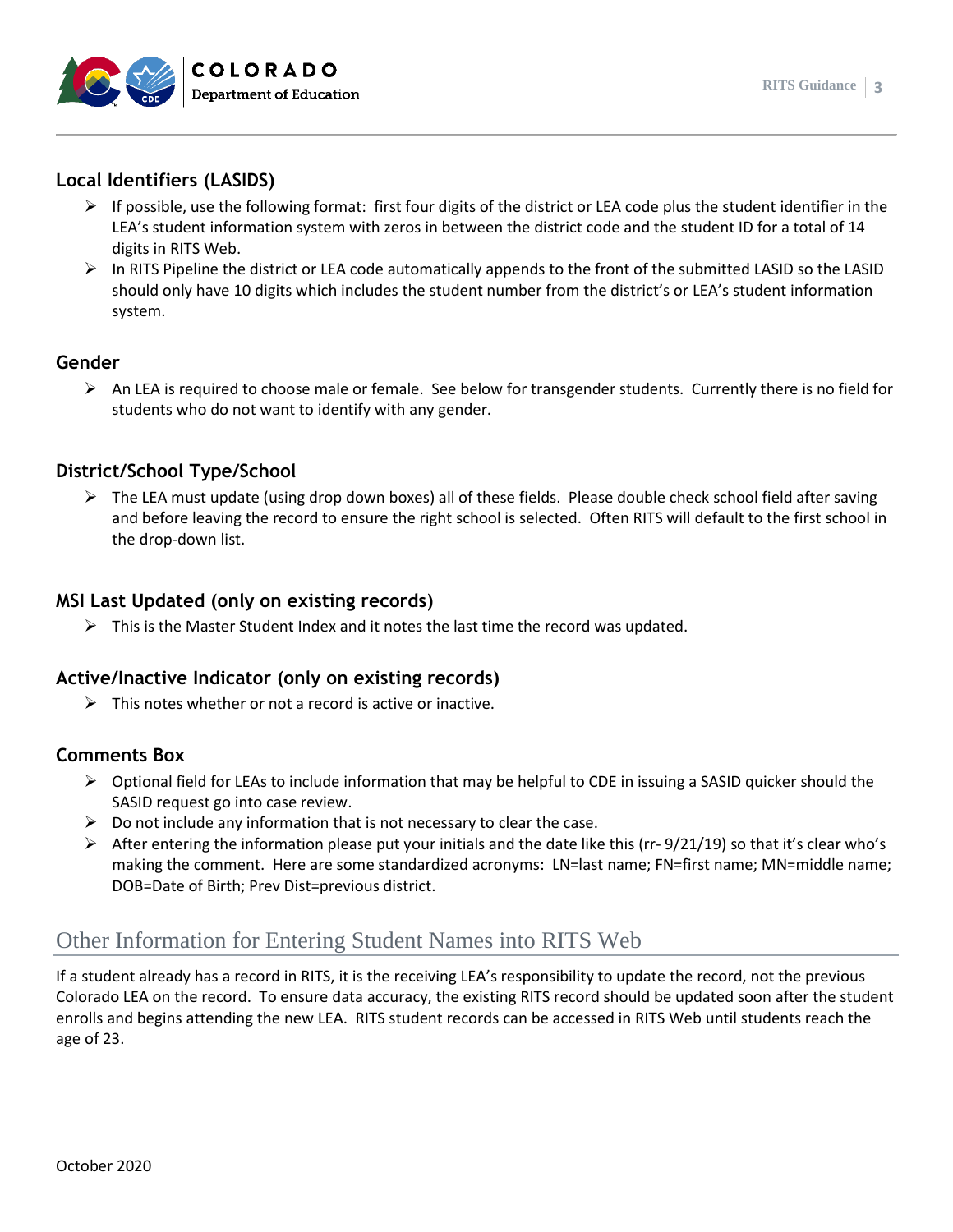

# Guidance for Obtaining SASIDS for Various Types of Students

### **Charter School Students**

For data accuracy purposes, it's a good idea for districts to work closely with their charter school counterparts and to provide them with training and clear directions on how to accurately submit data.

### **Facility Students**

Increasingly LEAs have questions about students in facilities. For most questions please direct those to the Facilities School Office at CDE.

- $\triangleright$  Please note that no SASID is needed for a student if that student is privately placed in the facility by parents. This is regardless of in-state or out-of-state residency.
- $\triangleright$  A district would request a SASID for a facility student if a facility is located within their boundaries and the student's parents' rights are terminated or if the parents are incarcerated, deceased or their whereabouts are unknown as well as if the student had a public placement into the facility. In other words, publicly placed students into facilities need SASIDS. Mark those students as non-attending.

\*See: [http://www.cde.state.co.us/facilityschools.](http://www.cde.state.co.us/facilityschools)

#### **Foster Care Students**

- ➢ Obtaining legal documentation for SASID requests can sometimes be challenging for this group of students. If there are issues with receiving needed documentation, your LEA's Child Welfare Education Liaison (CWEL) should be able to help. For more detailed information see: [http://www.cde.state.co.us/dropoutprevention/fostercare\\_legislationandguidance](http://www.cde.state.co.us/dropoutprevention/fostercare_legislationandguidance) or [http://www.cde.state.co.us/dropoutprevention/fostercare\\_index](http://www.cde.state.co.us/dropoutprevention/fostercare_index)
- $\triangleright$  A student in foster care can register at a new school even if they don't have all of the standard enrollment documents. Per Colorado law, the school district or school shall enroll the student in school within five school days after receiving the student's education information and records, regardless of whether: 1)The school district or school has received the student's certificate of immunization; 2)The student can comply with any requirements pertaining to the use of school uniforms or other clothing restrictions; or 3)The student can comply with any other pre-enrollment restrictions or requirements imposed by the school district or school. If these items are missing, the school or CWEL caseworker can work together to obtain missing documents.

\*Please note that under the Every Student Succeeds Act (ESSA) enrollment is immediately.

### **Special Education (SPED) Students**

- $\triangleright$  LEA's should work closely with their special education contacts at their assigned Administrative Unit (AU) to receive and submit needed information including information needed for SASIDS.
- $\triangleright$  Administrative Units, which could include a BOCES, need SASIDS if they are providing services to special education children who are not in a district school.
- ➢ Please note that a child can appear as early as infancy (code 002) in RITS due to being identified in Child Find which is a Special Education program.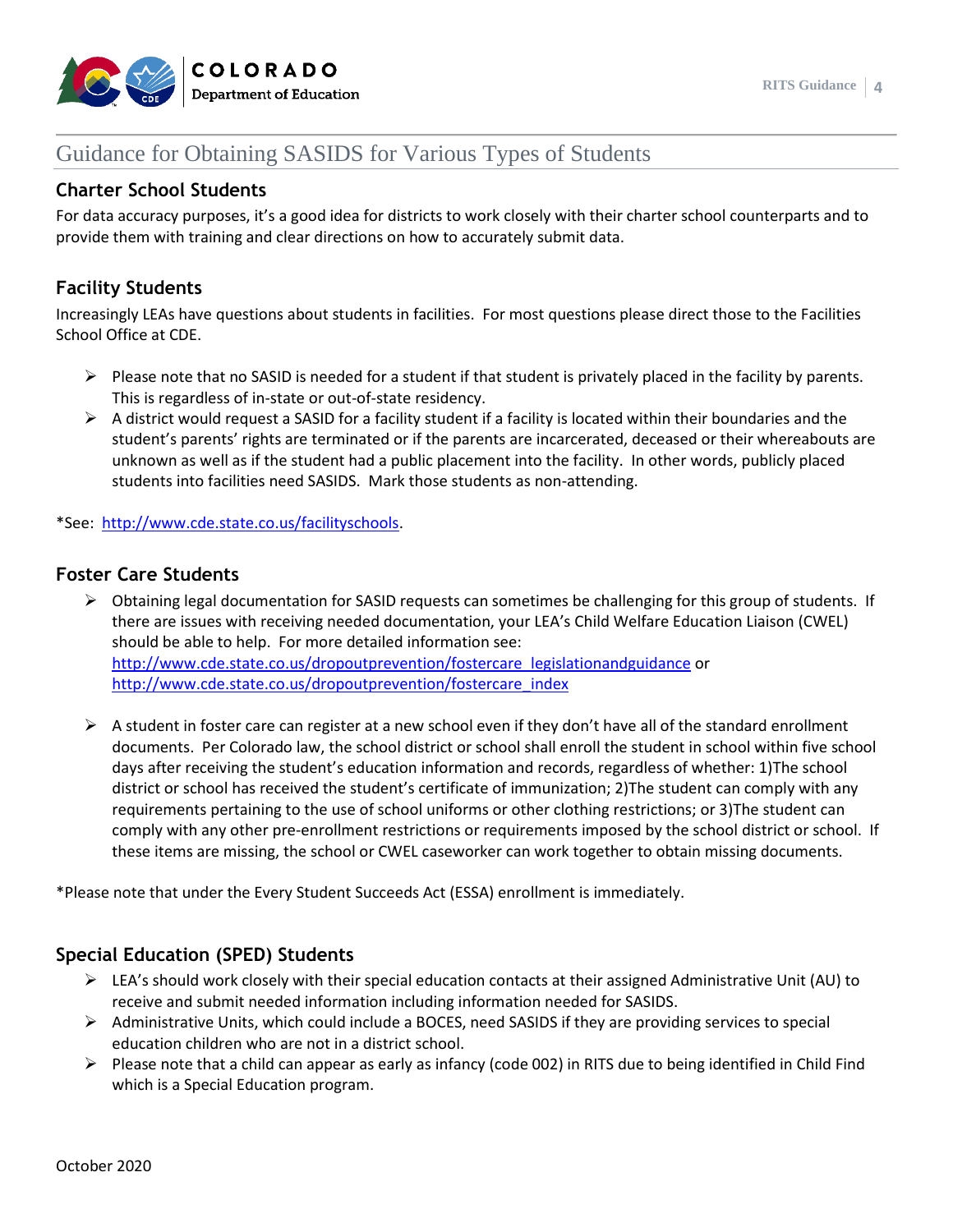

➢ Districts which have private schools within their boundaries and have private school students who are parentally placed in private school and who are on an Individualized Service Plan (ISP) and receiving services from an AU are required to have a SASID.

#### **Online School Students**

 $\triangleright$  For data accuracy purposes, it's a good idea for districts to work closely with their online school counterparts and to provide them with training and clear directions on how to accurately submit data.

#### **Transgender Students**

Local education agencies (LEAs) are more frequently requesting technical assistance from the Colorado Department of Education (CDE) regarding how to handle transgender students within the Record Integration Transfer System (RITS). This document aims to assist districts in this effort. While school districts are required under federal and state laws to institute board policies that protect students from discrimination, bullying and harassment on the basis of multiple categorizations of individuals, including sexual orientation, this guidance is directed specifically to addressing RITS and the integration of gender nonconforming and transgender students. LEA board policies may already address the assignment of identifiers.

To assist in understanding how to obtain SASIDs for transgender students, definitions are provided below. Students might or might not use these terms to describe themselves.

Gender identity means an individual's "innate sense of one's own gender," (3 CCR 708-1, Rule 81.2(C)) a deeply held sense or psychological knowledge of one's own gender, regardless of the gender assigned at birth.

Transgender means those individuals "having a gender identity or gender expression that differs from societal expectations based on gender assigned at birth." (3 CCR 708-1, Rule 81.2(B))

Gender expression means "external appearance, characteristics, or behaviors typically associated with a specific gender."(3 CCR 708-1, Rule 81.2(D)) Gender expression is the way we communicate our gender identity to others.

Gender nonconforming describes people whose gender expression differs from stereotypical or prevailing social expectations, such as "feminine" boys, "masculine" girls, and those who are perceived as androgynous. The term gender variant is sometimes used.

All situations with transgender or gender nonconforming students should be handled on a case-by-case basis. In every decision, the school should consider the age of the student, the student's preferences, the student's maturity level, the age of other students and any other pertinent factors.

The Colorado Department of Education has no need to gather data on or report students by gender nonconforming or transgender status. Therefore district policies and practices surrounding identifier assignment may be upheld without the involvement of the state. The department recommends that LEAs honor the wishes of the student's own selfidentification in terms of gender of record. LEAs may record within RITS a change in gender identity without documentation. LEAs are encouraged to make such a change between school years, rather than in the middle of a school year if the student is remaining within the same school unless there is an issue with safety or legality. A gender identity change may be made at any time for a student transferring to a different school. Regardless of the new gender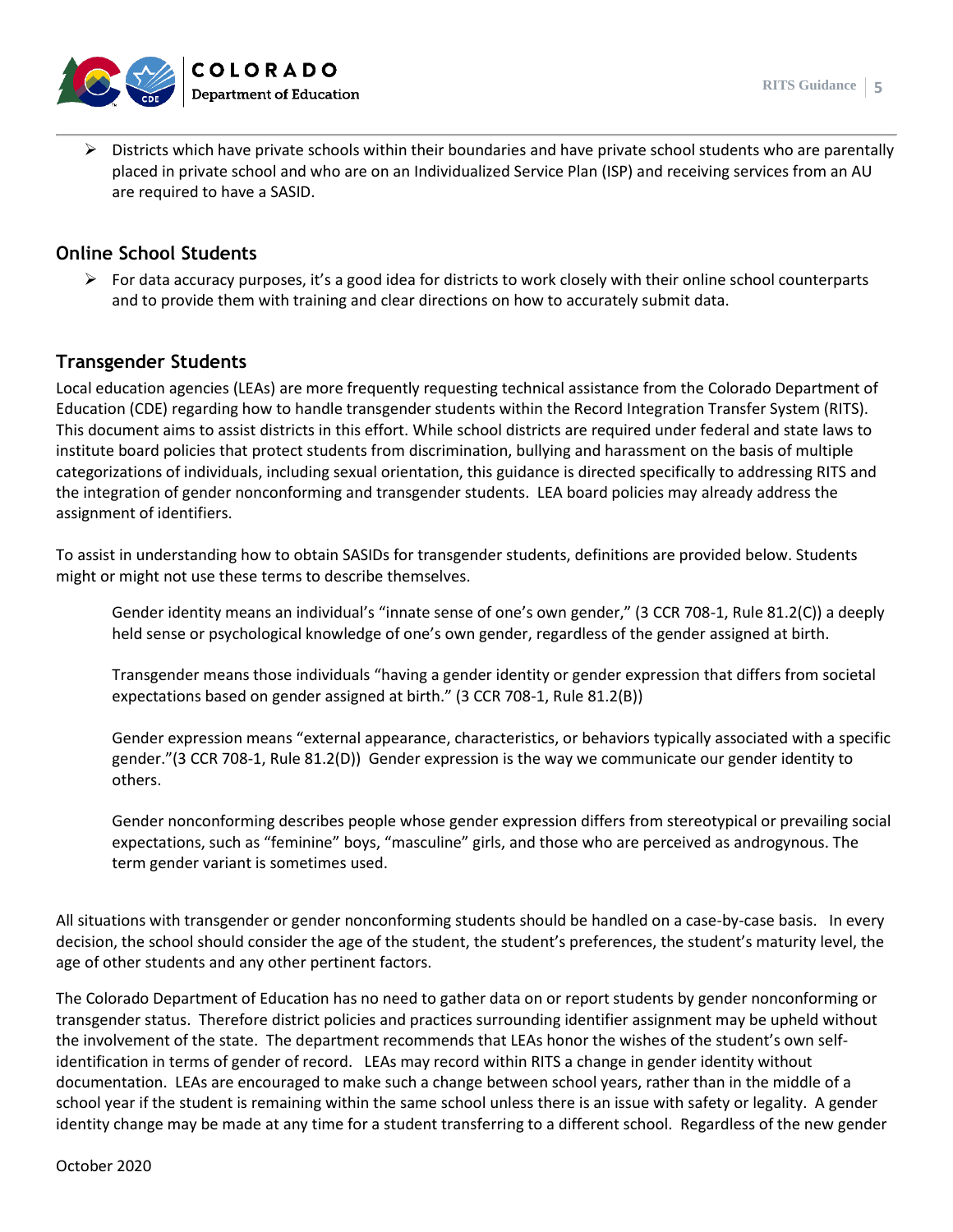

designation the originally generated Colorado State Assigned Student Identifier (SASID) must remain constant in order to track longitudinal progress.

The RITS system relies heavily on legal documentation for recording official student names. LEAs are encouraged to update RITS using name changes reflected within legal documentation if at all possible. Student information systems can be designed to have places for legally-given and preferred names. Privacy and confidentiality protocols should be applied. Local education agencies may want to specifically cover how name changes will be handled in any type of district policy or individual student plan that is developed. When a name is changed the assigned Colorado SASID must remain the same.

Student safety is of utmost importance. A safe and secure learning environment is essential. Changes may be made to student demographic information within the RITS system if extenuating circumstances indicate that the district, school, parent(s)/ guardian(s) or individual has a concern that the health and well-being of the student is threatened. However, LEAs should record the information being altered, (i.e., gender, first and middle names from the birth certificate) in a restricted area, either within the student information system or in a student file, to reference should RITS identification questions or other needs for the official name arise.

The 'Official Records' section of *"Guidance for Educators Working with Transgender and Gender Non-Conforming Students"* from CASE, CASB, CEA and One Colorado gives the following general advice regarding the recordation of transgender or gender nonconforming students:

The district is required to maintain a mandatory permanent student record, or "official record," that includes a student's legal name and legal gender. However, to the extent that schools are not legally required to use a student's legal name and gender on other school records or documents, schools are encouraged to use the name and gender preferred by the student. School districts should follow local school board policy in addressing requests to alter student records. If a district would revise a current or former student's records to reflect a change of name or marital status, then districts should process a student's request for a name change or gender status change in the same manner. It is not unlawful for a district to require all record revision requests to be supported by documentation of a court order or amendment of state or federally-issued identification. In situations where school staff or administrators are required by law to use or to report a transgender student's legal name or gender, such as for purposes of standardized testing, school staff and administrators should confer with students and, if a concern persists about disclosure of confidential information, should confer with legal counsel.

The Record Integration Transfer System can be updated without sending these students into case management. An LEA's RITS contact should make successive field changes to a student's record in RITS, one at a time. After each change, the update button should be pressed. These deliberate steps will allow the student to be updated without departmental case review and involvement.

The following resources were used to compile the transgender guidance contained within this document:

Boulder Valley School District, Policy Exhibit AC-E3, *Guidelines Regarding the Support of Student who are Transgender and Gender Nonconforming*

Colorado Association of School Executives, Colorado Association of School Boards, Colorado Education Association and One Colorado, *Guidance for Educators Working with Transgender and Gender Nonconforming Students.* 

### RITS Web VS. RITS Data Pipeline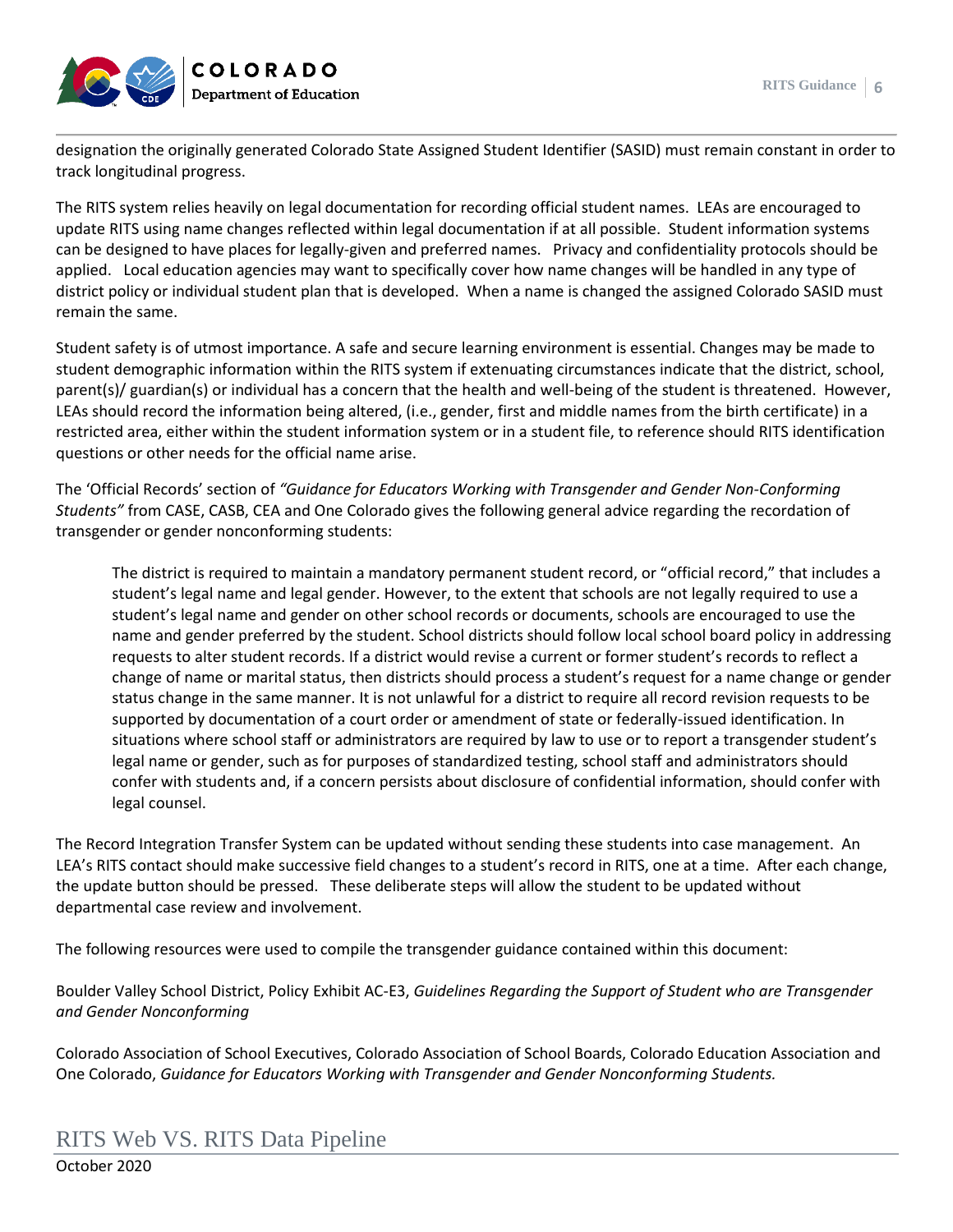

### **RITS Web**

- $\triangleright$  System that contains SASIDS.
- $\triangleright$  Suitable for looking up a small number of students and for requesting SASIDS for a small number of students.
- $\triangleright$  Has separate access from RITS Pipeline.

### **RITS READ Match Tool in Data Pipeline**

- $\triangleright$  System for uploading spreadsheets and sending them to RITS Web to request SASIDS.
- $\triangleright$  May also be used to look up students and possible matches.
- $\triangleright$  Allows LEAS to search for many possible matches in the system, rather than looking for one student at a time.
- ➢ Better than RITS Web when requesting SASIDS for a large number of students.
- $\triangleright$  Helps the LEA to receive new SASIDS faster.
- $\triangleright$  Refer to File Layout and Definitions documents on RITS web page [http://www.cde.state.co.us/datapipeline/yr\\_rits](http://www.cde.state.co.us/datapipeline/yr_rits) for correctly submitting spreadsheets. Trainings can also be found at this link.

### **RITS Batch in Data Pipeline**

- $\triangleright$  System for uploading spreadsheets and sending them to RITS Web, allowing the LEAs to update RITS by submitting records that already have a SASID.
- $\triangleright$  Better than RITS Web when updating SASIDS for a large number of students.
- ➢ Refer to File Layout and Definitions documents on RITS web page [http://www.cde.state.co.us/datapipeline/yr\\_rits](http://www.cde.state.co.us/datapipeline/yr_rits) for correctly submitting spreadsheets. Trainings can also be found at this link.

### Misc.

### **Grade Level**

 $\triangleright$  The first week of December the entire October Count Submissions for each district will be downloaded into RITS, it is at this time that grades will roll forward. The grade for that specific student will reflect what was reported on your October Count. If a student is entered in the RITS System after October Count then the grade will reflect what has been entered by the district.

### Glossary of Terms

**AU-**Administrative Unit-a school district, board of cooperative services, a multi-district consortium approved by CDE or the State Charter School Institute, that is providing educational services to special education children and that is responsible for the local administration of these rules. All AUs shall be approved by the CDE.

**BOCES-**Board of Cooperative Educational Services- Frequently BOCES are a group of smaller districts that band together to use their collective for a better use of funds.

**CSI**-Charter School Institute-The Colorado Charter School Institute (CSI) is the state's only non-district charter school authorizer.

**DOB-**Date of Birth

**ESSA-**Every Student Succeeds Act-Federal Education Legislation

**FN-** First Name

**LASID-**Locally Assigned ID (e.g. student number in LEA's Student Information System)

**LEA**-Local Education Agency-can be a district, a BOCES, an AU, Charter School Institute, Colorado School for the Deaf and Blind etc.

**LN**-Last Name

October 2020